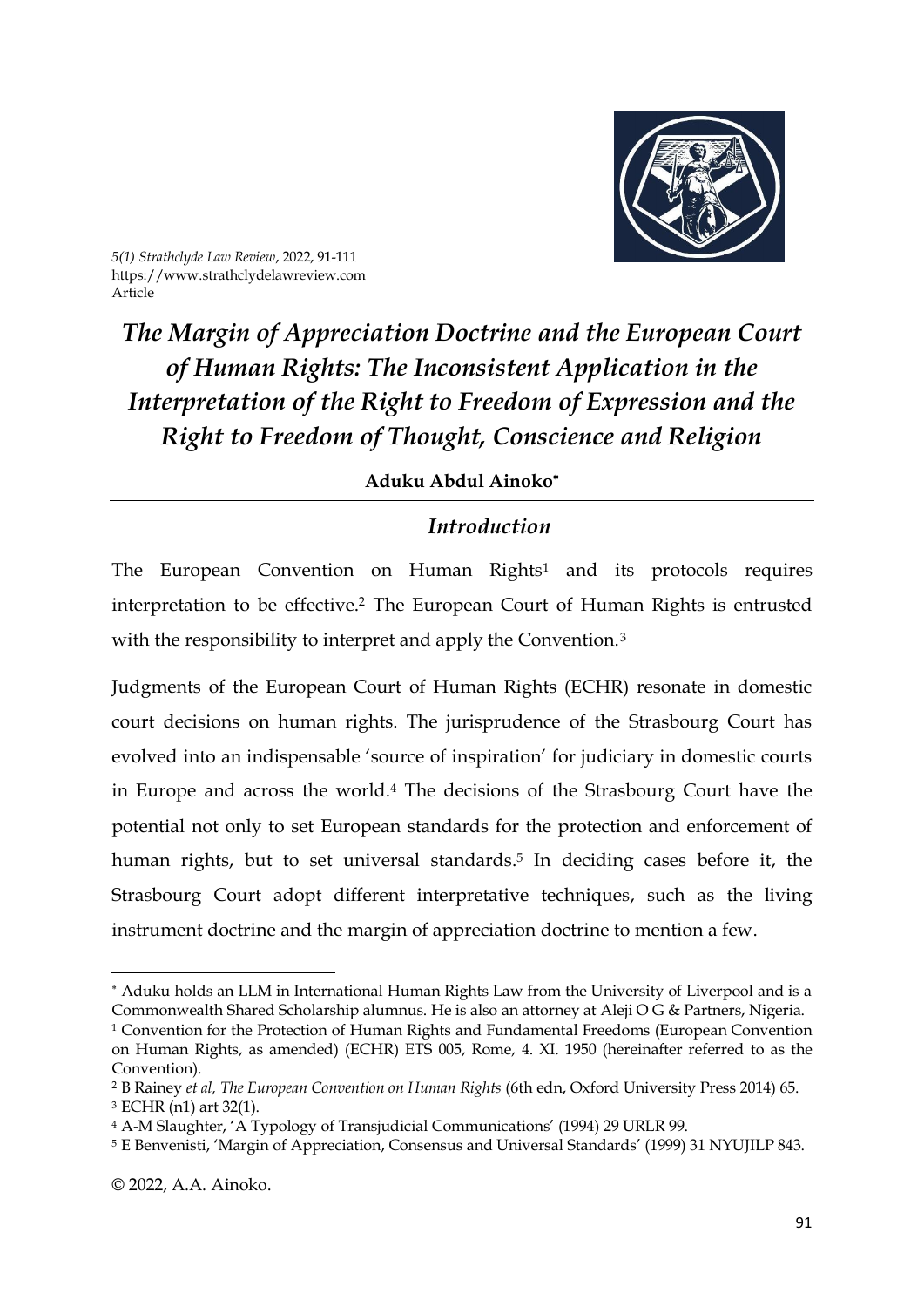Margin of appreciation is one of the interpretative techniques of the Strasbourg Court.<sup>6</sup> The doctrine of margin of appreciation has been developed through the caselaw of the European Court of Human Rights.<sup>7</sup> The application of this doctrine in the interpretation of Convention rights particularly the rights to freedom of expression, thought, conscience and religion by the European Court of Human Right have been inconsistent. The doctrine is traceable to cases where crucial interests of states are at stake, areas upon which the 'Convention organs' are hesitant to intrude.<sup>8</sup> Margin of appreciation is a concept that refers to the room for manoeuvre that the European Court of Human Rights is prepared to give domestic authorities in fulfilling their obligations under the European Convention on Human Rights.<sup>9</sup>

In 'applying' the margin of appreciation doctrine, the Court restricts its power of judicial review and interpretation, 'accepting' that national authorities are best equipped and positioned to settle certain disputes.<sup>10</sup> The doctrine has been described as complicated, because its precise definition and scope of application are unclear and it is challenging to ascertain how it is applied and the factors that influence its purview, that is to say that, there is no easy formula to describe how it works, as it is unpredictable and inconsistent.<sup>11</sup> Margin of appreciation was neither mentioned nor defined in the text of the European Convention on Human Rights.

The definition, meaning and the 'justifiability' of this doctrine are questionable.<sup>12</sup> The doctrine impairs universal and European standards and aspirations for the protection of human rights.<sup>13</sup> The doctrine covers different practices that serve

<sup>6</sup> D J Harris et al, *Law of the European Convention on Human Rights* (2nd edn, Oxford University Press 2009) 5-17.

<sup>7</sup> D Spielmann, 'Allowing the Right of Margin: The European Court of Human Rights and the

National Margin of Appreciation Doctrine: Waiver or Subsidiarity of European Review' (2012) CELS 2 <www.scribd.com/doc/84297501/Allowing-the-Right-Margin-the-European-Court-of-Human-Rights-and-the-National-Margin-of-Appreciation-Doctrine-Waiver-or-Subsidiarity-of-European-Revi#> accessed 17 April 2022.

<sup>8</sup> Ibid.

<sup>9</sup> S Greer, *The Margin of Appreciation: Interpretation and Discretion under the European Convention on Human Rights* (Council of Europe Publishing 2000) 5.

<sup>10</sup> Spielmann (n 7) 2.

<sup>11</sup> Greer (n 9) 5.

<sup>12</sup> D Shelton(ed), *The Oxford Handbook of International Human Rights Law* (Oxford University Press 2013) 375.

<sup>13</sup> Benvenisti (n 5) 843.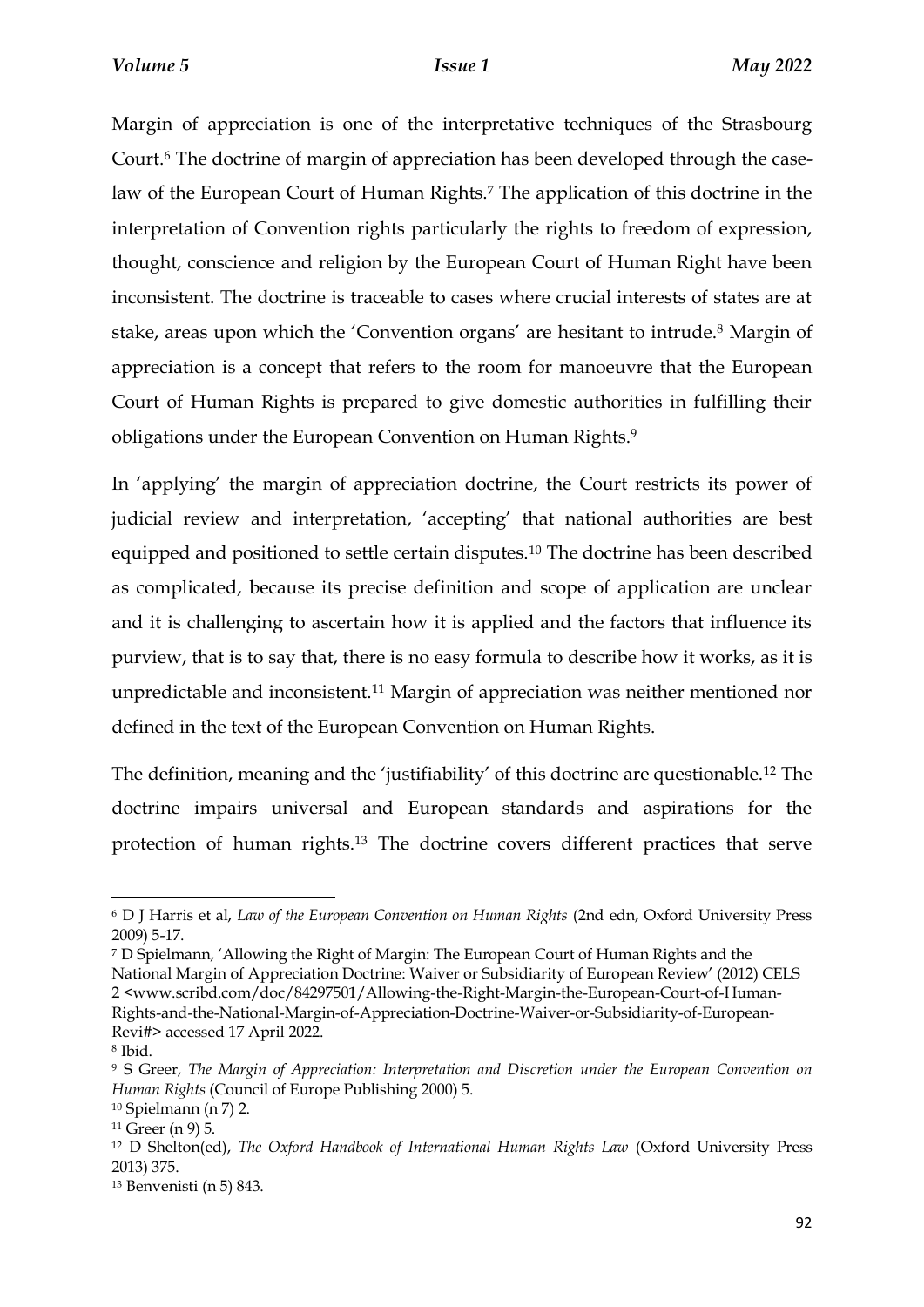different purposes, thus 'complicating its relationship with' the concept of subsidiarity.<sup>14</sup>

The scope of the doctrine in the interpretation of the Convention has been questioned.<sup>15</sup> Despite its regular use by the Strasbourg Court, there is inconsistency and incoherence in its application, and this complicates the need to balance uniform human rights standards and respect for diversity, which is the hallmark of the said doctrine. The article argues that a more consistent and coherent application of the doctrine is needed and concludes by making recommendations in that regard.

In this article, the nature and origin of the doctrine of margin of appreciation will be examined, followed by analysis of how the Strasbourg Court has inconsistently applied the doctrine of margin of appreciation to its interpretation of the right to freedom of expression, and the right to freedom of thought, conscience and religion. Analysis of this case law reveals the shifting justifications and scope of the doctrine.

# *Origin and Nature of Margin of Margin of Appreciation as an Interpretative Technique*

The doctrine of margin of appreciation can be traced to the European Commission of Human Rights' decision in the inter-state application, *Greece v United Kingdom*, <sup>16</sup> in which the Commission held that the respondent Government should, in respect of Article 15 of the Convention, be afforded a 'certain measure of discretion'. Article 15 of the Convention provides for the possibility of derogations 'in time of war or other public emergency threatening the life of the nation…' However, such derogation(s) are strictly limited to the exigencies of the situation and must not be inconsistent with the state's obligations under international law.<sup>17</sup>

The European Commission of Human Rights in *Lawless v Ireland*<sup>18</sup> held that 'margin of appreciation' should be given to states in determining the existence of a public danger threatening the life of the nation. The Strasbourg Court used the sobriquet

<sup>14</sup> Shelton (n 12) 375.

<sup>15</sup> Spielmann (n 7) 2.

<sup>16</sup> Application No. 176/56 (1958) European Commission of Human Rights (*the Cyprus case*) par 136.

<sup>17</sup> Art 15 of the Convention.

<sup>18</sup> Application No. 3 (1960) EHRR 15.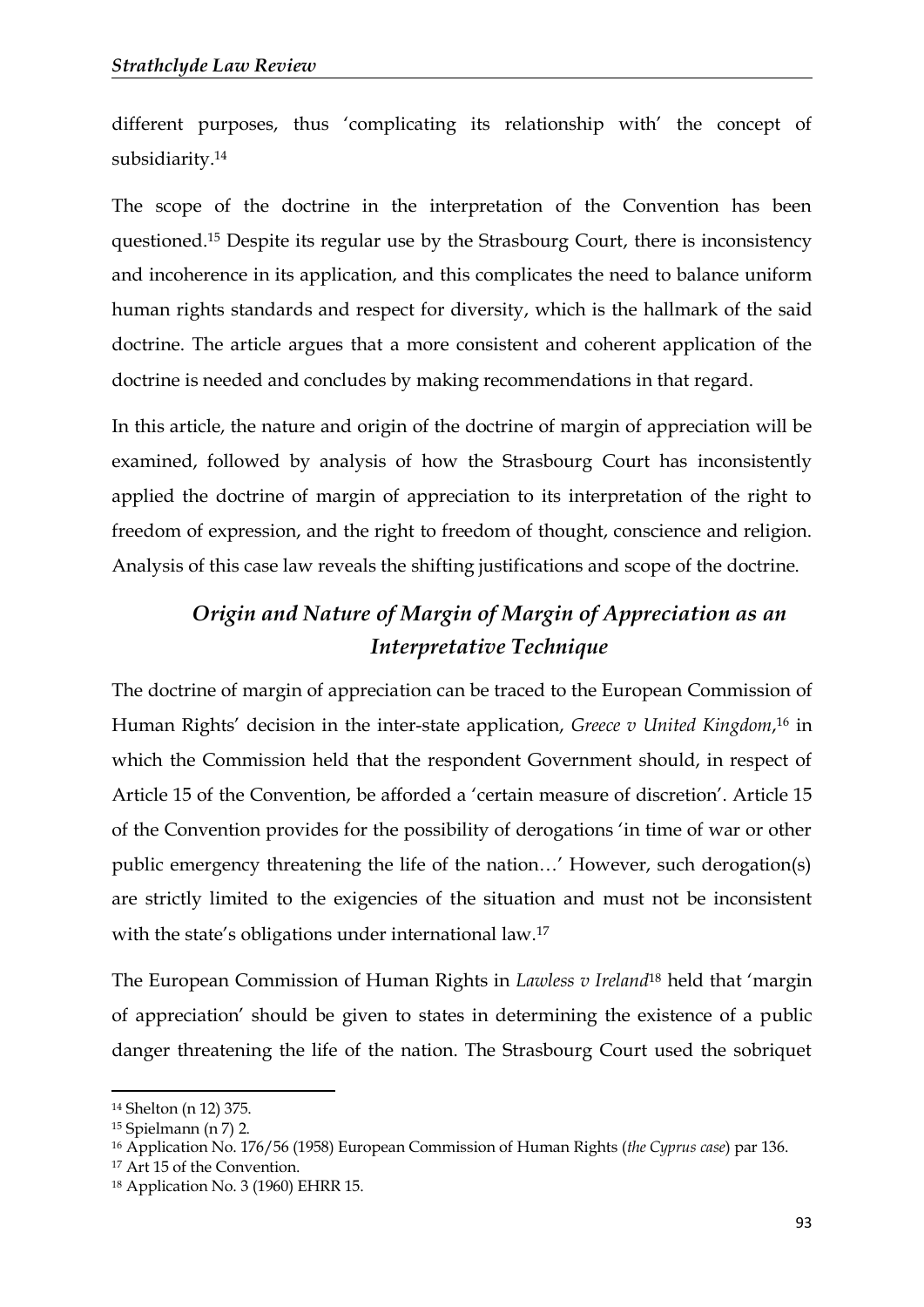'margin of appreciation' expressly for the first time in the case of *Ireland v United Kingdom*. <sup>19</sup> The Court, in interpreting Article 15 of the Convention, held that: 'The domestic margin of appreciation is thus accompanied by a European supervision'.<sup>20</sup>

The Commission gave a foundational decision on the doctrine in *Handyside v United Kingdom*. <sup>21</sup> The bone of contention was whether a conviction for possession and distribution of an obscene article could be justified under Article 10(2) of the Convention as a limitation on the freedom of expression that was necessary for the protection of morals. The Commission accorded the legislature and the national judges a margin of appreciation in assessing the above issues, subject to European Commission on Human Rights supervision.<sup>22</sup>

It is deducible from the cases above and Article 15 of the Convention that the Strasbourg Court retains the power of review over the margin afforded to States. It is submitted here that, while Article 15 is clear enough to give discretion to States in times of 'war' or 'public emergency', the Convention is flawed for not providing definitions of 'war' or 'public emergency' and this automatically and unnecessarily widens the margin given to States, thus undermining the power of review retained by the Court and making the application of the doctrine inconsistent and incoherent.

This article submits that the margin granted to States is context-based and, therefore, it is difficult for the Court to apply the doctrine consistently.<sup>23</sup>

# *Inconsistent Application of the National Appreciation Doctrine*

## A. Article 10 of the Convention

The *Handyside* case<sup>24</sup> marked the beginning of the development of the doctrine of national margin of appreciation in the jurisprudence of the Strasbourg Court (known then as the Commission). In this case, the applicant filed a complaint before the Commission complaining that his conviction for possessing, publishing and

-

<sup>21</sup> [1976] 1 EHRR 737, para 48-49.

<sup>19</sup> [1978] 2 EHRR 25.

<sup>20</sup> Ibid.

<sup>22</sup> Ibid.

<sup>23</sup> *Schalk and Kopf v Austria* [2010] 53 ECHR 20.

<sup>24</sup> *Handyside case* (n 21) 737.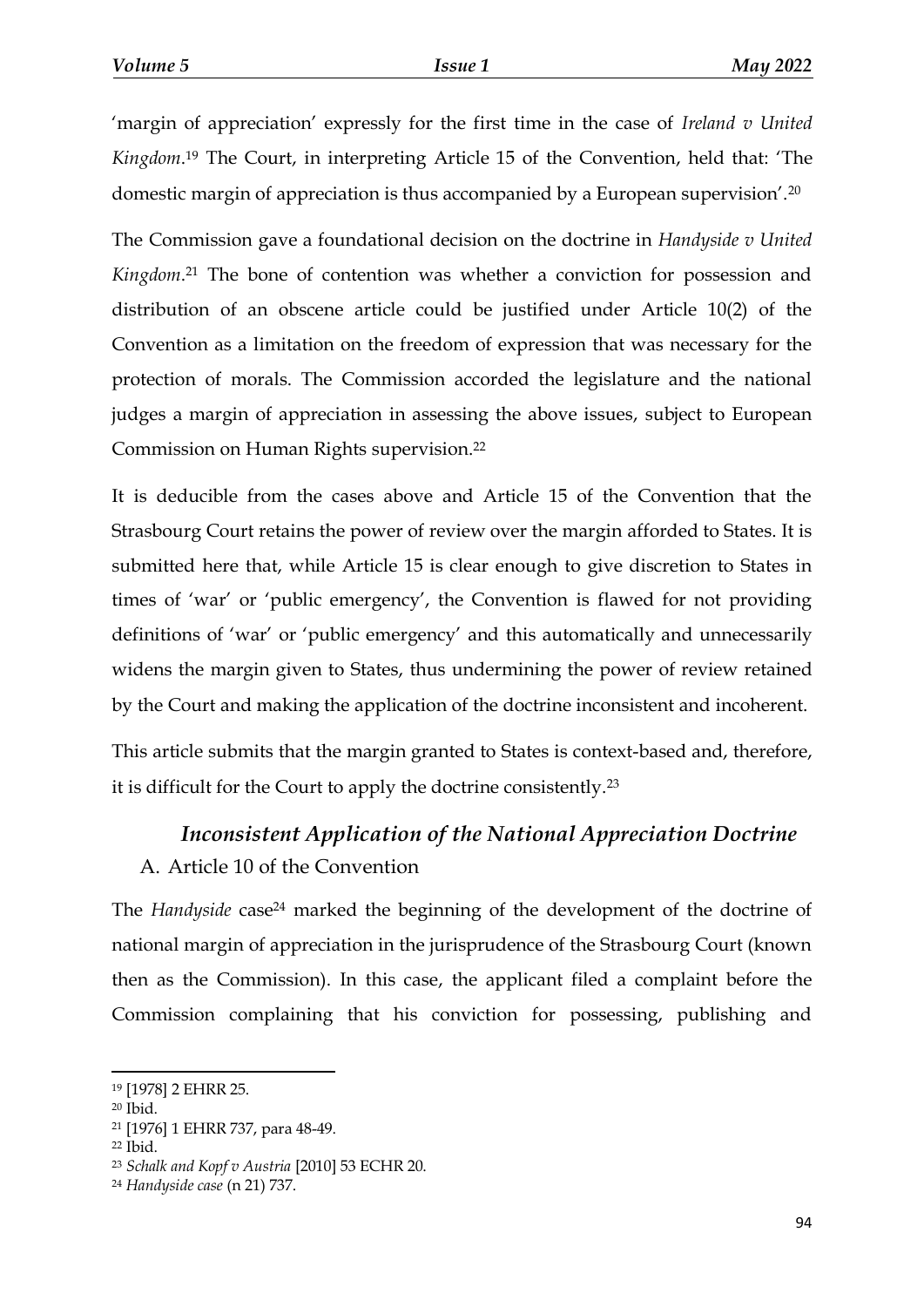distributing obscene materials (*The Little Red Schoolbook*) violated his right to freedom of expression under Article 10 of the Convention.<sup>25</sup>

The Commission considered whether the Government's actions breached the applicant's freedom of expression and right to peaceful enjoyment of property. It was held that the government's actions were justified in pursuance of the protection of the rights of others, in this case children, and therefore a permissible restriction of both rights.

The Commission, by a majority decision of thirteen votes to one, denied the applicant's claim and upheld his conviction, stating that the machinery of protection established by the Convention is subsidiary to the national systems of safeguarding human rights. It further stated that, in the absence of a common European standard on the concept of morals, States, by their direct and continuous contact with the reality on the ground, are in a better position than the Commission to determine the matter. The Commission emphasized that Article 10 (2) does not give the Contracting States an unlimited power of appreciation.<sup>26</sup>

Whilst this judgment is lauded by many States for giving some discretion to States, especially in the absence of a common European standard. The concept of European consensus or common European standard is an approach used by the Strasbourg Court to give approval to the position adopted by a majority of the Contracting Parties to the European Convention of Human Rights in tackling human rights problems.<sup>27</sup> However, the decision in *Handyside* is controversial as the Commission did not state the limits nor scope of the margin given. Firstly, the Commission relied on factors, such as whether the interference was necessary in a democratic society and the absence of a common European standard and referred to the doctrine as the reason behind the decision. Secondly, the court did not state the limits or scope of the margin given.

<sup>25</sup> Ibid.

<sup>26</sup> Ibid.

<sup>27</sup> K Dzehtsiarou, *European Consensus and the Legitimacy of the European Court of Human Rights* (1st edn, Cambridge University Press 2015) 9.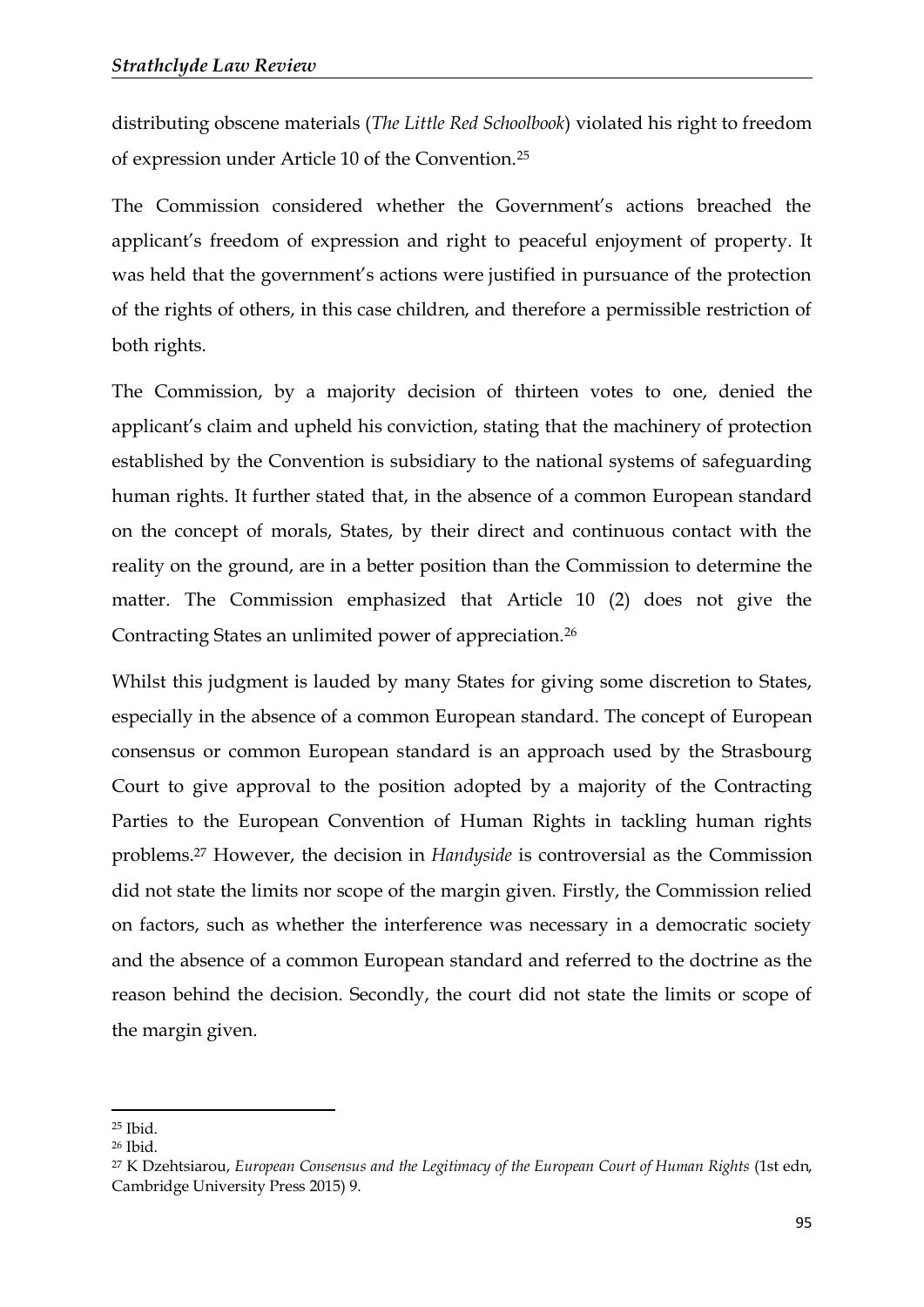This indeterminacy undermined the review power of the Commission then and continues to undermine the review power of the Court today. The Court could be urged to provide limitations when the opportunity arises.

The Commission has been criticised for relying on the absence of European consensus to reach their decision in *Handyside* because there is no generally accepted definition of the *common European standard*. <sup>28</sup> This article submits that the resort to certain selective case law and international instruments to ascertain consensus in this case is vague and subjective. The Court always isolates certain case law and instruments relevant to the matter for consideration to ascertain the approval and position adopted by a majority of the Contracting Parties to the European Convention of Human Rights in tackling human rights problems. This European consensus interpretative approach is subjective as the Strasbourg Court rely on standards in domestic law to interpret the Convention, and the reason for this is that the essence of the Convention is to regulate domestic law.<sup>29</sup>

The creation and application of this doctrine have been controversial with judges taking opposing views and divisions among the academic writers.<sup>30</sup>

In *Sunday Times v UK*,<sup>31</sup> the applicants published an article criticizing the law on the liability of pharmaceutical companies and calling upon Distillers to 'think again' about the offer of compensation to the thalidomide victims. Distillers brought an action, in which they sought an injunction under the law of contempt of court, to stop the newspaper from publishing the article.

The injunction was granted, the publisher complained to the Commission alleging that the injunction was a violation of Article 10 of the Convention. The Commission held by majority of eight votes to five that the injunction was a violation of the applicants' rights to freedom of expression, thus limiting the margin given to the

<sup>28</sup> L R Helfer, 'Consensus, Coherence and the European Convention on Human Rights' (1993) 26 CILJ 133.

<sup>29</sup> G Van der Meersch, 'Reliance in the Case Law of the European Court of Human Rights on the Domestic Law of the State' (1980) 1 HRLJ 13, 15.

<sup>30</sup> A Mowbray, *Cases, Materials, and Commentary on the European Convention on Human Rights* (3rd edn, Oxford University Press 2014) 634.

<sup>31</sup> [1979] 2 EHRR 245.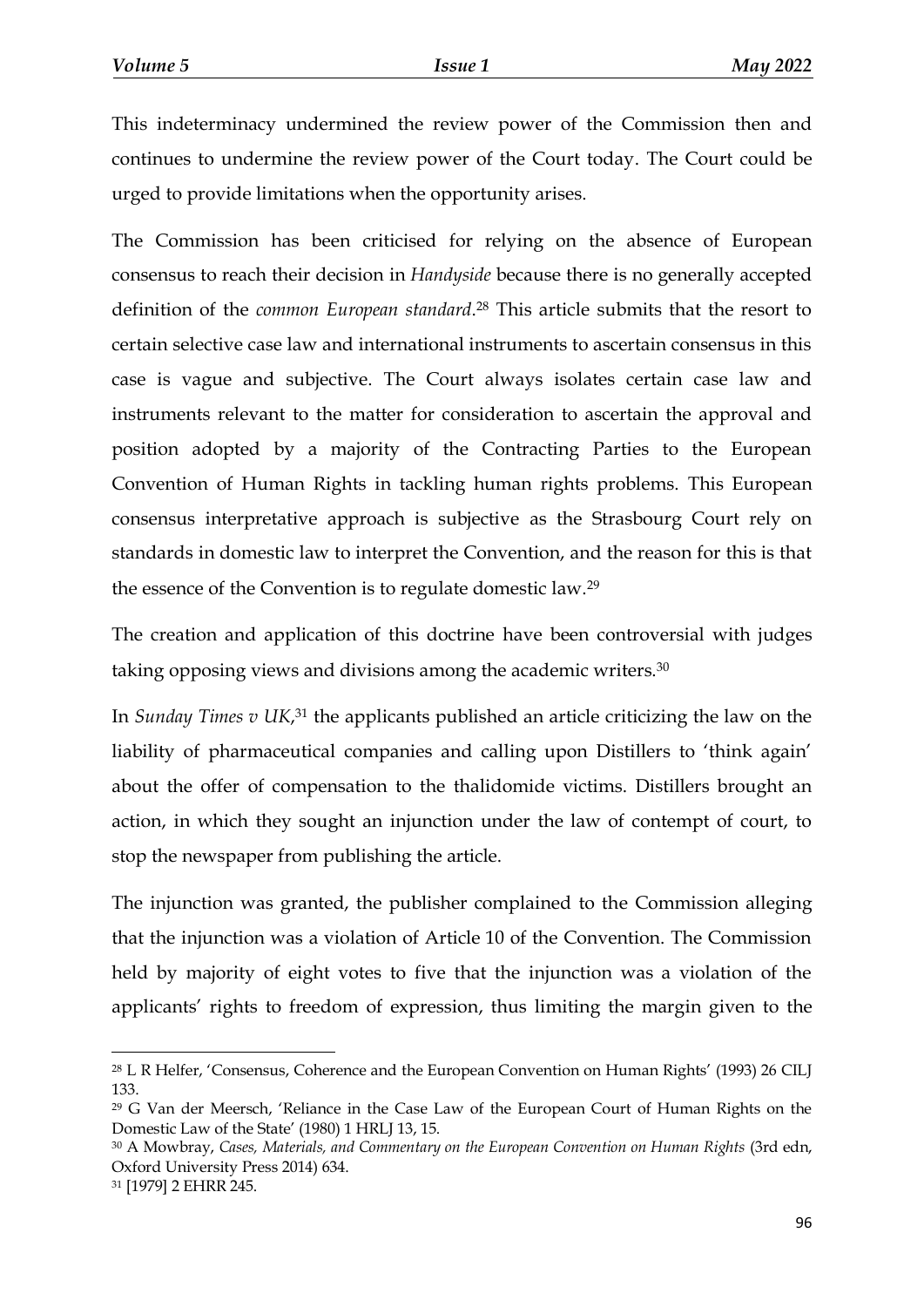UK. On the other hand, the minority in their joint dissent favoured a wider margin of appreciation to be given to the UK on the issue of the law of contempt of court and the necessity of the interference with the applicants' freedom of expression. The minority refuted the notion that the margin of appreciation is more limited with respect to the maintenance of the authority of the judiciary than with issues on morals.<sup>32</sup> This article submits that there is inconsistency in the application of the doctrine here, as both the majority and minority of judges mentioned and applied the doctrine of margin of appreciation and decided in opposing ways. The Commission examined the relationship between the rights provided for in Article 10(1) and the limitations permitted under its subsection 2 and held that the right is superior and that the limitations must be interpreted in a restrictive manner.<sup>33</sup>

This article submits that the Commission ought to have distinguished the peculiarities of common law states like the UK, where the authority of the judiciary is jealously guarded, from civil law jurisdictions. The above dissent clearly shows the controversies surrounding the scope of the margin given to states. It is recommended here that there is a need for diplomatic and constructive dialogue between the Strasbourg Courts and national authorities to find ways to arrive at a consistent and coherent application of the doctrine of margin of appreciation and to ensure that the cultural diversity, peculiarities and differences of Contracting Parties to the Convention are reconciled and balanced with their Convention responsibilities.

In *Egeland and Hanseid v Norway*, <sup>34</sup> the applicants were convicted and fined for publishing pictures taken in front of a court house of a woman convicted for aiding and abetting triple homicide. The applicants complained to the Strasbourg Court alleging violation of Article 10 of the Convention.

<sup>32</sup> Mowbray (n 30) 643.

<sup>33</sup> Ibid 643, 644.

<sup>34</sup> [2009] 50 EHRR 2.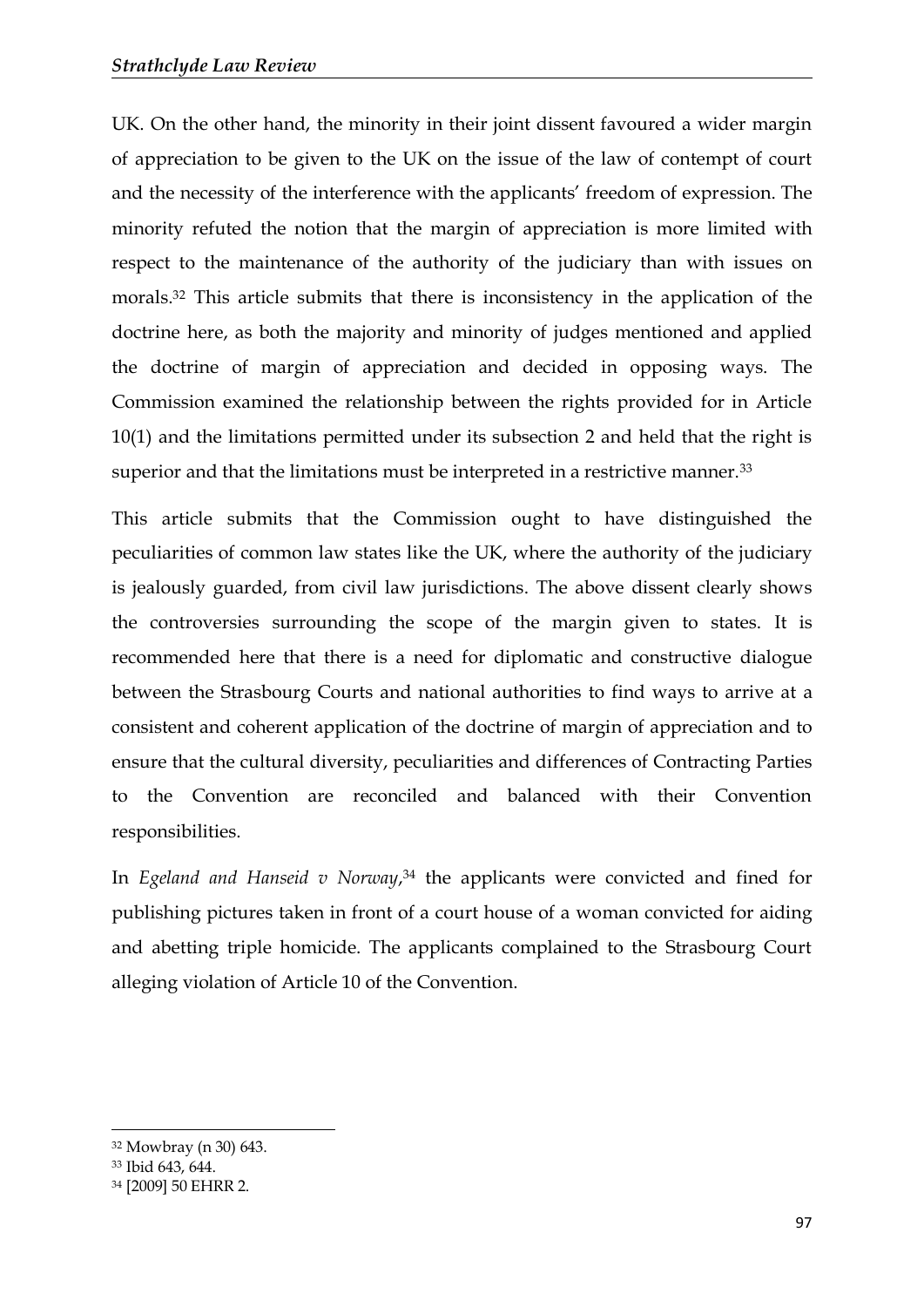The Court held that the interference with freedom of expression was prescribed by law and pursued the legitimate aim of protecting privacy and safeguarding due process.<sup>35</sup>

Judge Malinverni in a concurring opinion, criticised the decision of the Court which gave a 'wide' margin of appreciation. He stated that the margin ought to have been narrow as it would not change the decision of the Court (no violation of Article 10). To him, it would have been sufficient to hold that the interference had not overstepped the limits of the margin.<sup>36</sup> The Court is inconsistent again in applying the doctrine as both the majority and minority opinions applied the doctrine and arrived at conflicting decisions. It is recommended that for consistency in the application of the doctrine to be achieved, it must be used rarely, and it must not be extended in a way that will obstruct the development and protection of rights.

Conversely, Judge Rozakis in another concurring opinion, found that there had been no violation of Article 10, upholding the domestic decisions and stating that the respondent State be allowed a wide margin of appreciation in balancing the interests at issue. He further stated that the Court applied the margin of appreciation automatically, notwithstanding the fact that the case did not permit such an approach. He suggested that it is only in cases where the national authorities are in a better position to assess the issues that the Court should relinquish its power of assessment and limit itself to supervision.<sup>37</sup>

The author is of the view that, while the concurring opinion of Rozakis is sound in stating that the margin should only be allowed in exceptional situations where national authorities are better placed to assess the issues, it is, however, still not clear what factors or circumstances are to be used to ascertain when national authorities are better placed than the Court to assess the issues.

**<sup>.</sup>** <sup>35</sup> Ibid.

<sup>36</sup> Ibid.

<sup>37</sup> Ibid.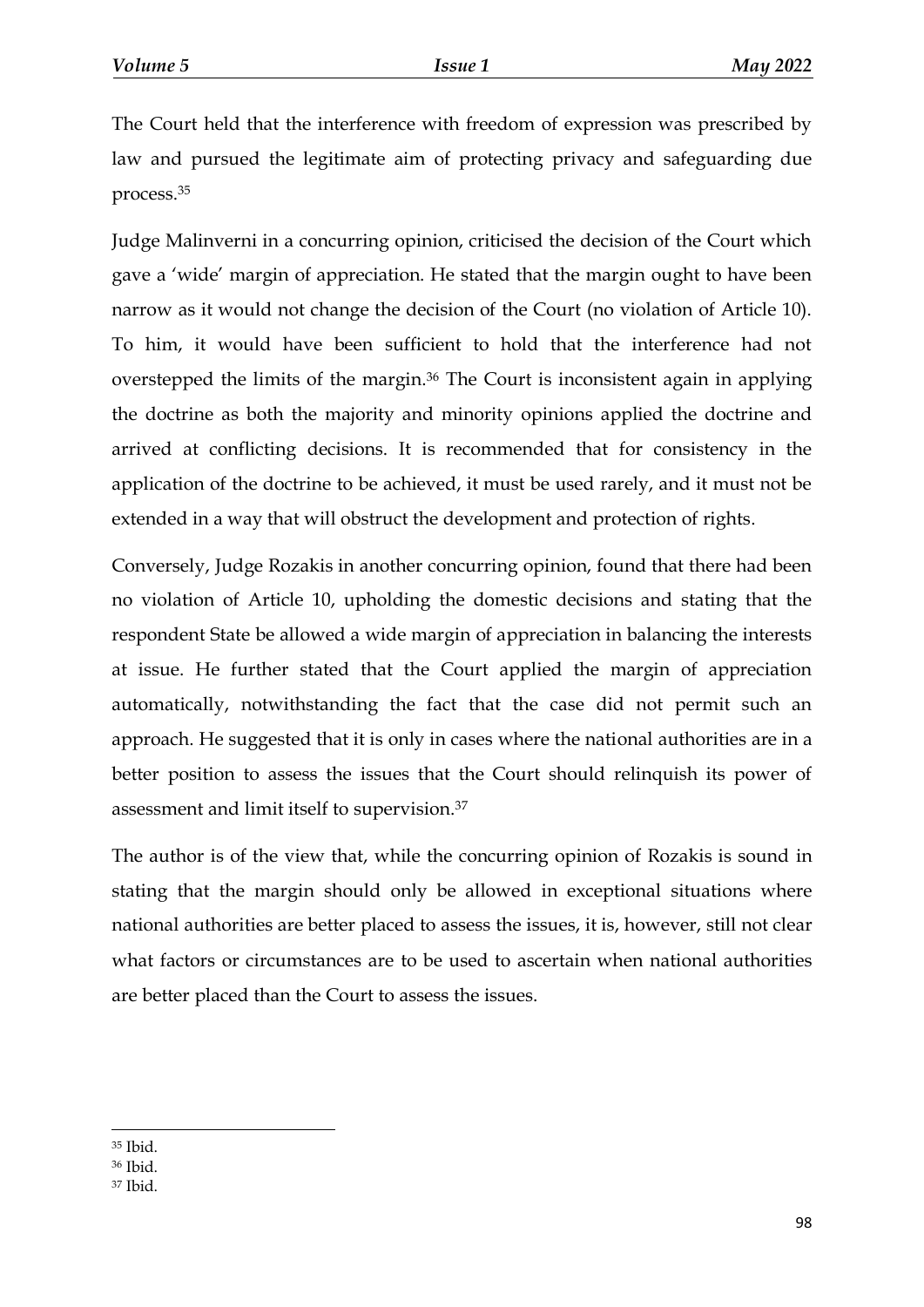In *Oberschlick v Austria*,<sup>38</sup> the applicant journalist was convicted of defamation when he published criminal information laid against the secretary-general of the Austrian Liberal Party. The politician had advocated discrimination against immigrant families in relation to family allowances. The Court held that Article 10 had been violated, as the applicant had contributed to a public debate on sensitive and relevant political questions, and a politician who expressed himself in such a fashion should expect a strong reaction from the public and the media. The Court stated that a politician 'inevitably and knowingly lays himself open to close scrutiny of his every word and deed by both journalist and the public…when he himself makes public statements…' 39

It is clear from the approach of the Court in the above case that on sensitive issues, such as freedom of the press, which are very important for a democratic society, the Court gives a narrow margin of appreciation to States.

In *Lingens v Austria*,<sup>40</sup> the applicant complained that his right to freedom of expression had been violated by his conviction and fine following a private prosecution for defaming the Austrian Chancellor, Bruno Kreisky, in two magazine articles. Lingens had accused the Chancellor of protecting former members of the SS for political reasons and had criticised him for claiming that the Nazi hunter, Simon Wiesenthal, used 'mafia methods'. The Court affirmed the existence of a margin of appreciation, subject to European supervision, in respect of Article 10(2), but held that the conviction was disproportionate to protect the reputation of a public figure and, therefore, unnecessary in a democratic society. The Court concluded that the conviction of Lingens amounted to a violation of Article 10.<sup>41</sup>

From this decision, it is clear, that a narrow margin of appreciation was given. However, the decision of the Court hinged on some surrounding circumstances, such as the nature of the right involved; the proportionality of the conviction and fine to the alleged defamation; and the importance of right to freedom of expression

<sup>38</sup> [1994] 19 EHRR 389.

<sup>39</sup> Ibid.

<sup>40</sup> [1986] 8 EHRR 407.

<sup>41</sup> Ibid.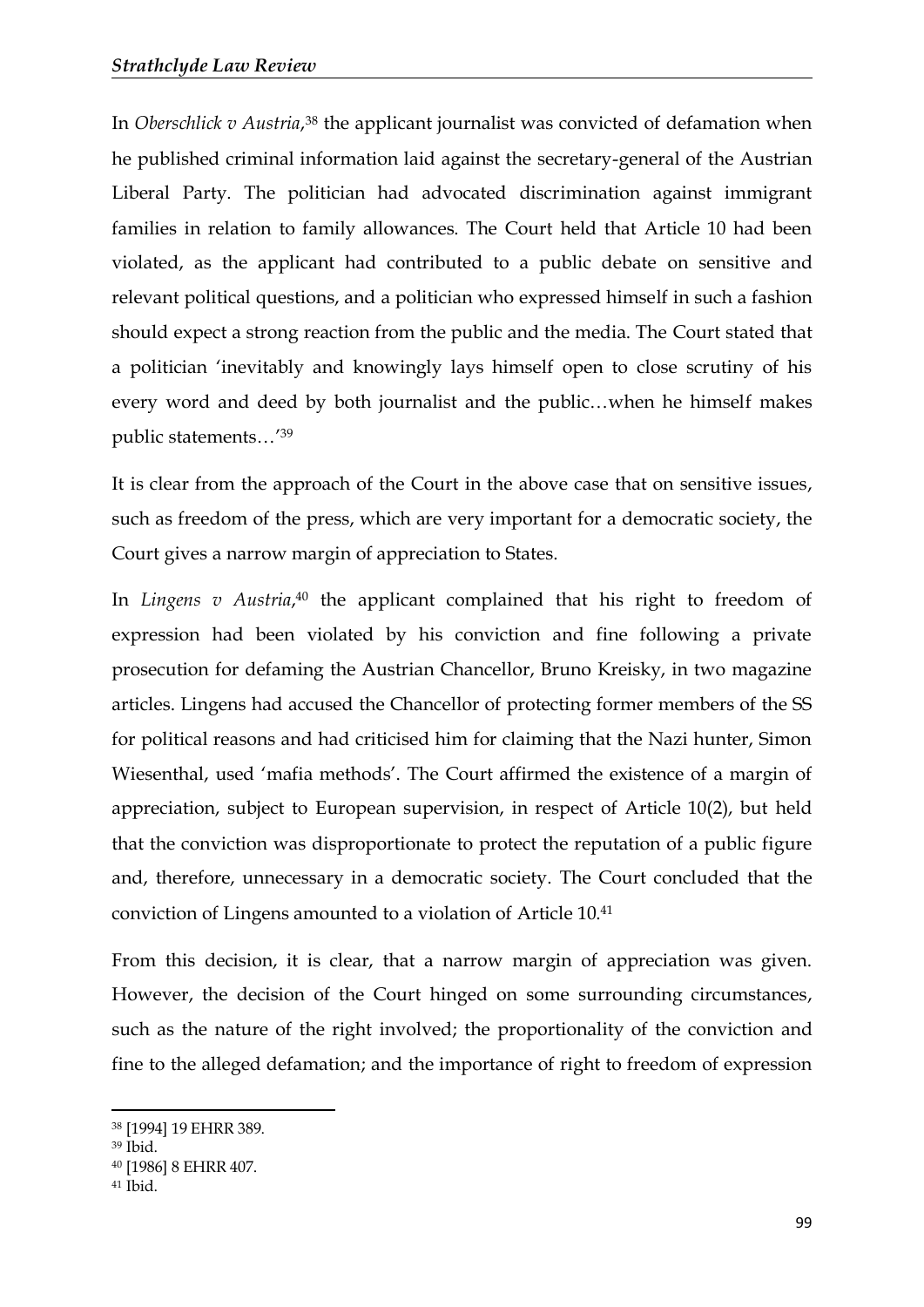in a democratic society. The above factors most times are best adjudged on a case-bycase basis, and this makes the doctrine of margin of appreciation more unpredictable and inconsistent.

In *Zana v Turkey*, <sup>42</sup> the applicant (the former mayor of Diyarbakir), was sentenced for comments made in an interview with journalists. In the interview, he stated that he supported the PKK national liberation movement; however, he condemned the massacres carried out by the PKK. He further stated that 'anyone can make mistakes, and the PKK kill women and children by mistake'. The Court took note of the fact that the interview coincided with atrocious attacks carried out by the liberation movement on civilians in southeast Turkey, where there was extreme tension at the material time. Considering these remarks as supporting the PKK, which was described as a "national liberation movement" by the former mayor of Diyarbakir (one of the cities considered to be most important and influential in south-east Turkey), the Court held that they had to be regarded as likely to exacerbate an already explosive situation in that region. The Court concluded that there was no violation of Article 10.<sup>43</sup>

From the facts of the case above, it can be submitted that the Court gave Turkey a wide margin of appreciation. And this can be said to be based on the peculiar circumstances of protecting lives and properties, territorial integrity and sovereignty of Turkey, which were all at stake in the above case. The Court gave Turkey a wide margin as it presumed the state to be in a better position to grapple with such sensitive issues concerning its people and statehood.<sup>44</sup>

#### B. Article 9 of the Convention

In *Kokkinakis v Greece*, <sup>45</sup> the applicant who had converted from the Christian Eastern Orthodox Church to become a Jehovah's witness was convicted of proselytism by the Greek authorities. He brought a complaint to the Commission alleging violation of Article 9 of the Convention. The Commission unanimously found a violation.

<sup>42</sup> [1999] 27 EHRR 667.

<sup>43</sup> Ibid.

<sup>44</sup> Ibid.

<sup>45</sup> [1994] 17 EHRR 397.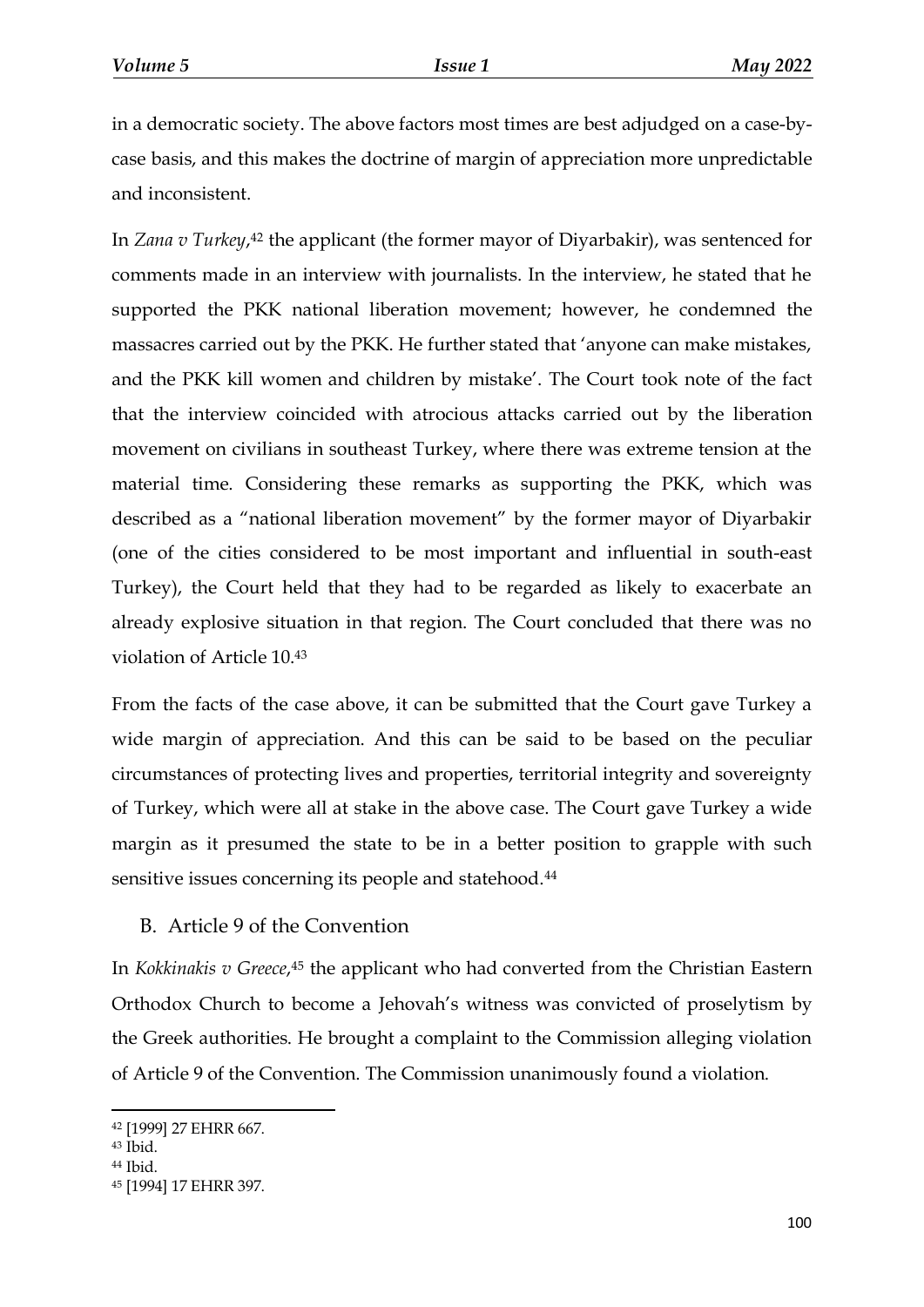The Commission examined whether there was an interference, whether the interference was prescribed by law, whether it had a legitimate aim and whether it was proportional and, as such, necessary in a democratic society.<sup>46</sup> It stated that freedom of thought, conscience and religion is one of the foundations of a democratic society within the meaning of the Convention.<sup>47</sup> It was held that the measure complained of was prescribed by law and that it was in pursuit of a legitimate aim.

The Commission observed that a 'certain' margin of appreciation is afforded to Contracting States, but the margin is subject to European supervision. It thereafter examined whether the measure taken at the national level was justified in principle and proportionate. It was noted that the Greek courts did not sufficiently specify how the accused had attempted to convince his neighbour by improper means. It was held that the contested measure does not appear to have been proportionate to the legitimate aim pursued.<sup>48</sup>

It is submitted here that the Commission did not specify the scope of the limit given to the respondent in this case, it only observed that a 'certain' margin is to be afforded the Contracting States. There is inconsistency in the application of the doctrine here as, despite giving the Contracting State margin, the Commission found a violation and emphasised its supervision. The Commission relied on factors like proportionality of the interference by the Contracting State to a legitimate aim in democratic society to arrive at its conclusion to limit the margin given. This article recommends that the Court should, on a case-by-case basis, clearly state the extent of the margin given, and avoid the use of the term 'certain' margin.

In *Lautsi and others v Italy*,<sup>49</sup> the Grand Chamber held unanimously that there was no breach of Article 9 and Article 2 of Protocol 1 of the Convention, through the display of crucifixes in the classrooms of State schools attended by the first applicant's sons. The Court observed that in the absence of consensus amongst the member States

<sup>46</sup> Ibid para 40-46.

<sup>47</sup> Ibid para 31.

<sup>48</sup> Ibid para 46-50.

<sup>49</sup> [2010] EHRR 42.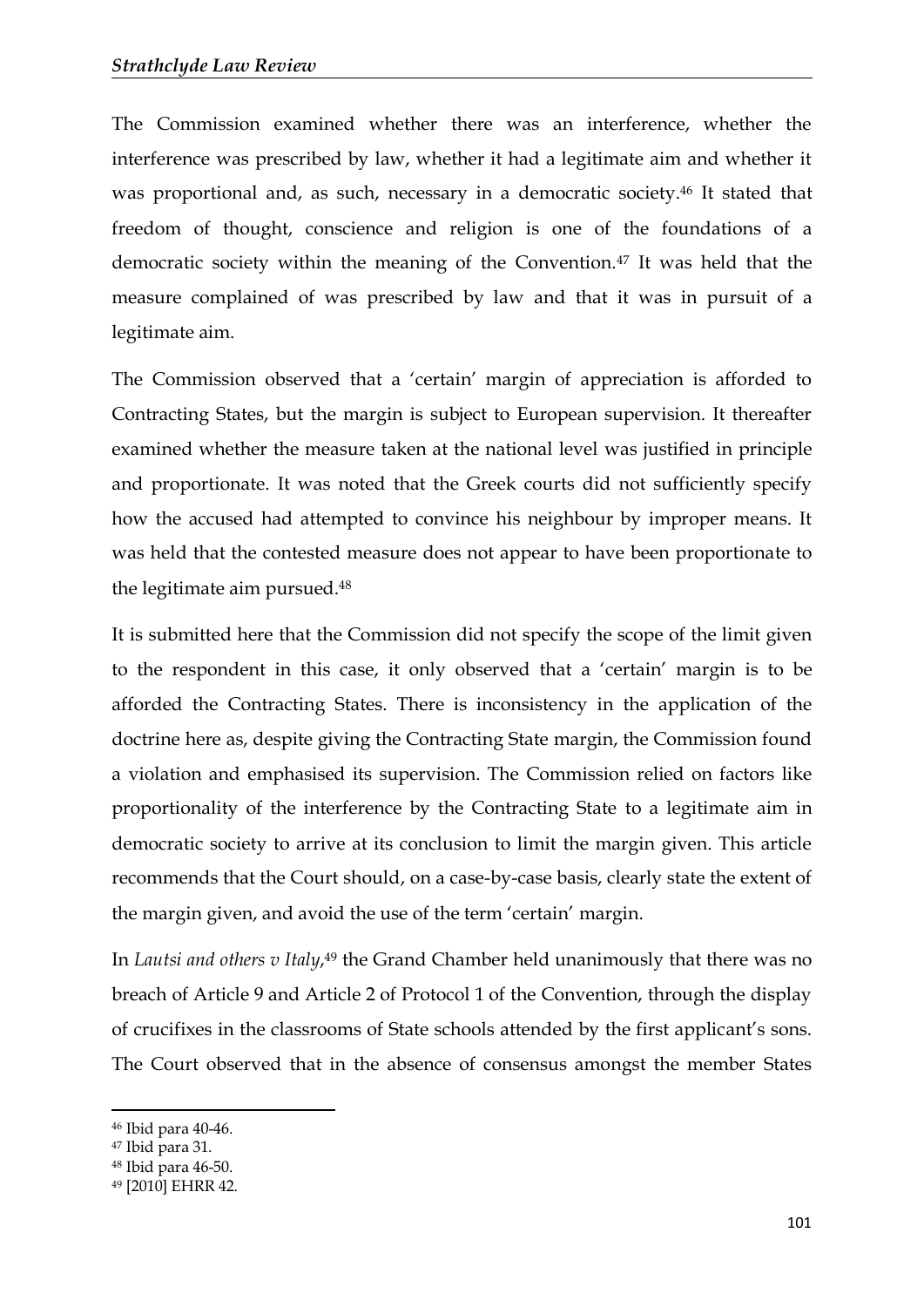concerning religious symbols in public schools, States were accorded a wide margin of appreciation to determine the issue in line with domestic traditions.<sup>50</sup>

This article submits that the decision of the Court is unreasonable as the respondent was given a wide margin simply because of the absence of European consensus, without reasonably considering the faith, religion and beliefs of the applicant.

In *Otto-Preminger-Institut v Austria*, <sup>51</sup> the applicant operated, in Innsbruck, an 'art house' cinema and proposed to show a film titled *Das Liebeskonzil*<sup>52</sup> which contained production of a controversial nineteenth-century play with the same title. The play portrayed some leading figures of the Christian faith and religion in an extremely negative and derogatory manner. On the complaint of a local diocese Roman Catholic Church, which was acting on behalf of the overwhelming majority of Tyroleans, criminal proceedings were brought against the applicant.

The proceedings were successful and thereafter the Regional Court ordered the seizure and forfeiture of the movie. The applicant complained that the above action violated Article 10 of the Convention.<sup>53</sup>

The Court observed that based on the lack of a European consensus on the significance of religion in contemporary societies, a 'certain' margin of appreciation be accorded to the respondent in determining whether the measures complained of were necessary to protect the religious beliefs of the Tyroleans. The Court concluded that the seizure and forfeiture could be justified under Article 10(2) of the Convention and therefore no violation of the applicant's right under the Convention.<sup>54</sup>

This article asserts that the Court gave reasons for according the respondent margin, but did not state the scope of the margin. It is recommended that the Court state the margin given to Contracting States in every case and avoid using the term 'certain' margin to further forestall inconsistency in the application of the doctrine of

<sup>50</sup> Ibid.

<sup>51</sup> [1995] 19 EHRR 34.

<sup>52</sup> (Council in Heaven) in English.

<sup>53</sup> *Otto-Preminger Institut* case (n 51).

<sup>54</sup> Ibid para 47-50.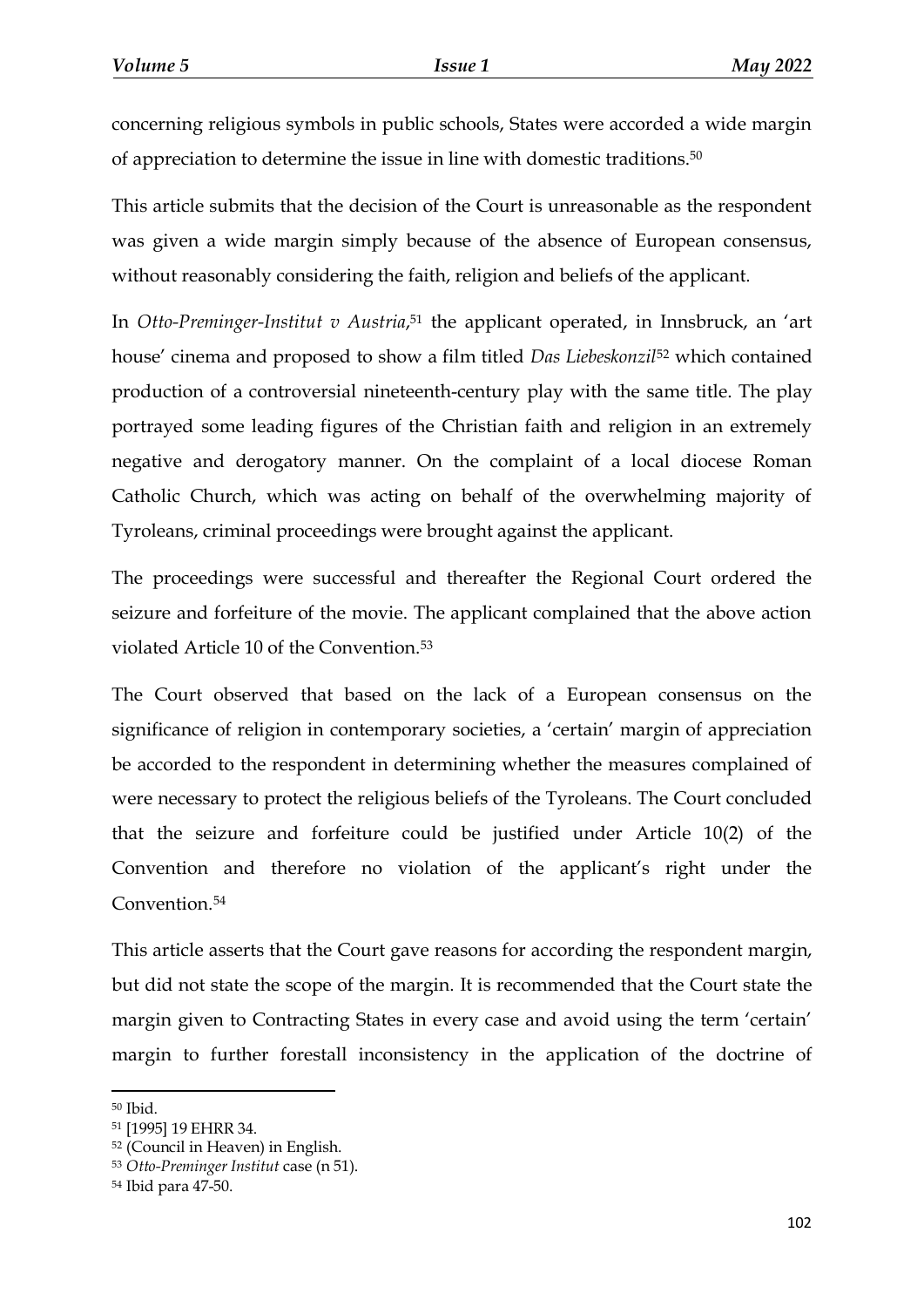appreciation. It is further submitted here that the Strasbourg Court should avoid giving states margin of appreciation to decide the standards for protection, the margin given is better confined to how to implement the standards.

In *Wingrove v United Kingdom*, <sup>55</sup> the Strasbourg Court in a unanimous decision upheld the legality of the British Authorities' refusal to licence the distribution of the applicant's allegedly blasphemous movie, adopting the majority approach in *Otto-Preminger Institut*.

The Court upheld the Authorities' refusal to categorise the video as being within the confines of the State's margin of appreciation concerning expressions on religious beliefs.<sup>56</sup> Hence the Court accorded the UK a wide margin of appreciation as there exists no European Consensus. It is recommended that instead of focusing on European consensus the Court should be more concerned with core values like equality, autonomy and dignity of persons.

This article submits that the decision of the Court to accord the UK margin is sound: on sensitive issues, like religious beliefs, States are better placed to assess; however, the Court, for the umpteenth time, did not spell out the limits or confines of the margin given to states.

Lord Lester criticised the above decision in *Wingrove*, describing the judgment as a 'timorous ruling'. He condemned the philosophical, jurisprudential and logical basis for protecting political expression and media freedom ahead of artistic and cultural expression, to him the distinction between the two is 'arbitrary and unworkable'. He further submitted that national agencies are given 'considerable latitude' by the Strasbourg Court in determining what measures are necessary to protect the rights to freedom of thought, conscience and religion as contained in Article 9 of the Convention.<sup>57</sup>

<sup>55</sup> [1997] 24 EHRR 1.

<sup>56</sup> Ibid para 50 and 58.

<sup>57</sup> Lord Lester QC, 'Universality versus Subsidiarity: A Reply' (1998) EHRLR 73-77.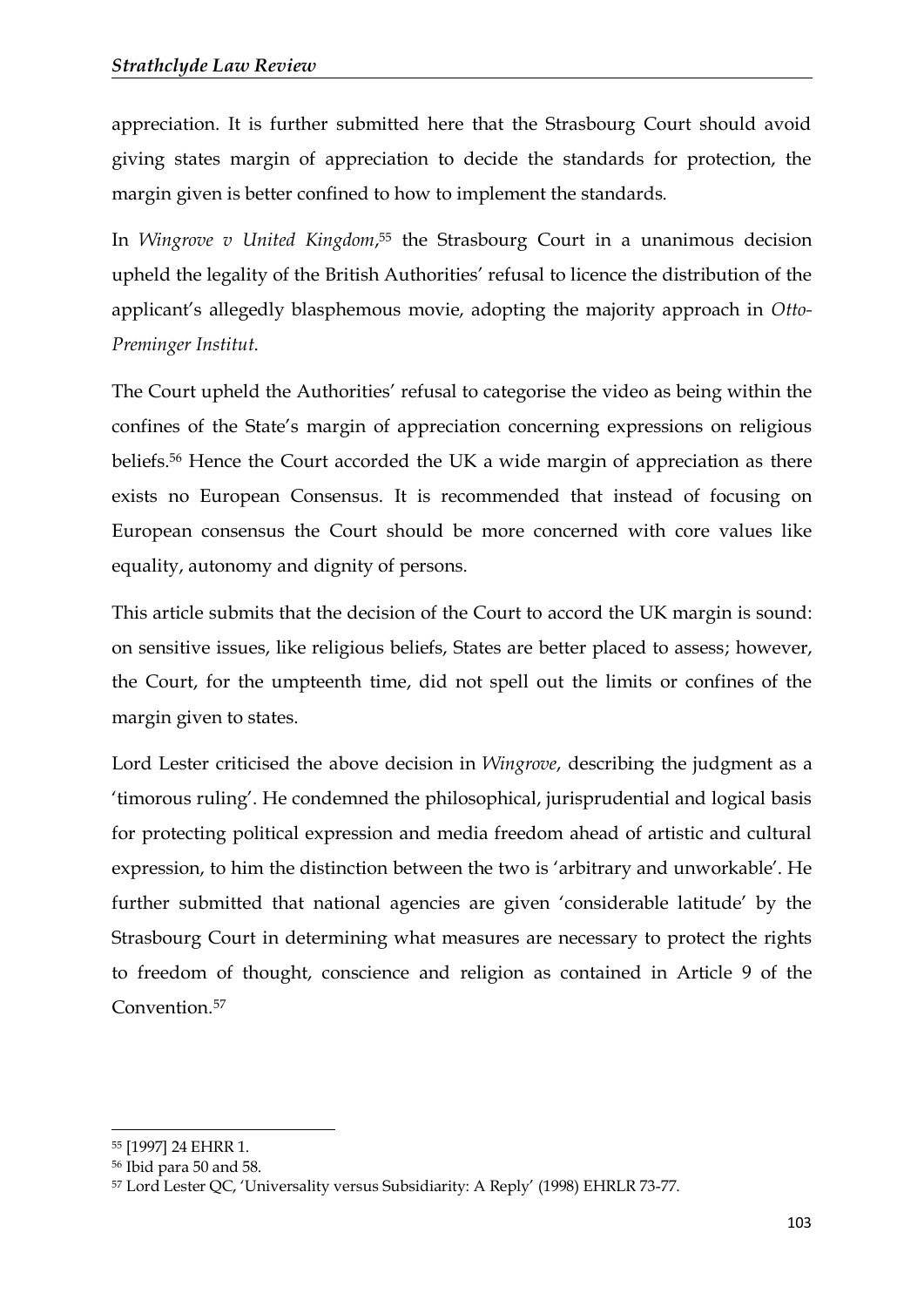In his dissenting judgment, Judge De Meyer questioned the necessity of the British law of blasphemy.<sup>58</sup> Lohmus J in another dissenting judgment, held that the interference was unnecessary as the members of the society whose feelings the authorities claimed to protect, have not called for such interference. He also argued that the interference was based on the opinion of the authorities, and that the aim of the interference was to protect the Christian faith alone and not other beliefs.<sup>59</sup>

This article argues that irrespective of the reasonableness and soundness of the above dissents, with respect to sensitive issues like religious belief, States are better placed to make the assessment. The Court intervening in such situations could lead to non-enforcement and disregard for the judgment of the Court.

In *Leyla Sahin v Turkey*,<sup>60</sup> the applicant complained to the Strasbourg Court, claiming a violation of her right to manifest and practise her religion. She alleged that the prohibition of female students wearing the Islamic headscarf, covering their head and throat, while attending examinations and classes at Istanbul University was a breach of Article 9 of the Convention.

The Grand Chamber held that the restrictions were prescribed by law and pursued legitimate aims of protecting the rights and freedoms of others and preserving public order. The Grand Chamber further observed that the Turkish constitutional principle of secularism was the paramount consideration underlying the ban on the wearing of religious symbols in universities.<sup>61</sup>

The Court went further to examine whether the measure employed in the instant case was proportional to the legitimate objectives pursued by the interference. The Grand Chamber held that the national authorities of Turkey were better placed than an international court to evaluate local needs and conditions on the relevant matter in the instant case. It was observed that, based on the margin of appreciation

<sup>58</sup> *Wingrove* case (n 55) par 4.

<sup>59</sup> Ibid para 3 and 4

<sup>60</sup> [2004] 98 ECHR 108.

<sup>61</sup> Ibid para 116.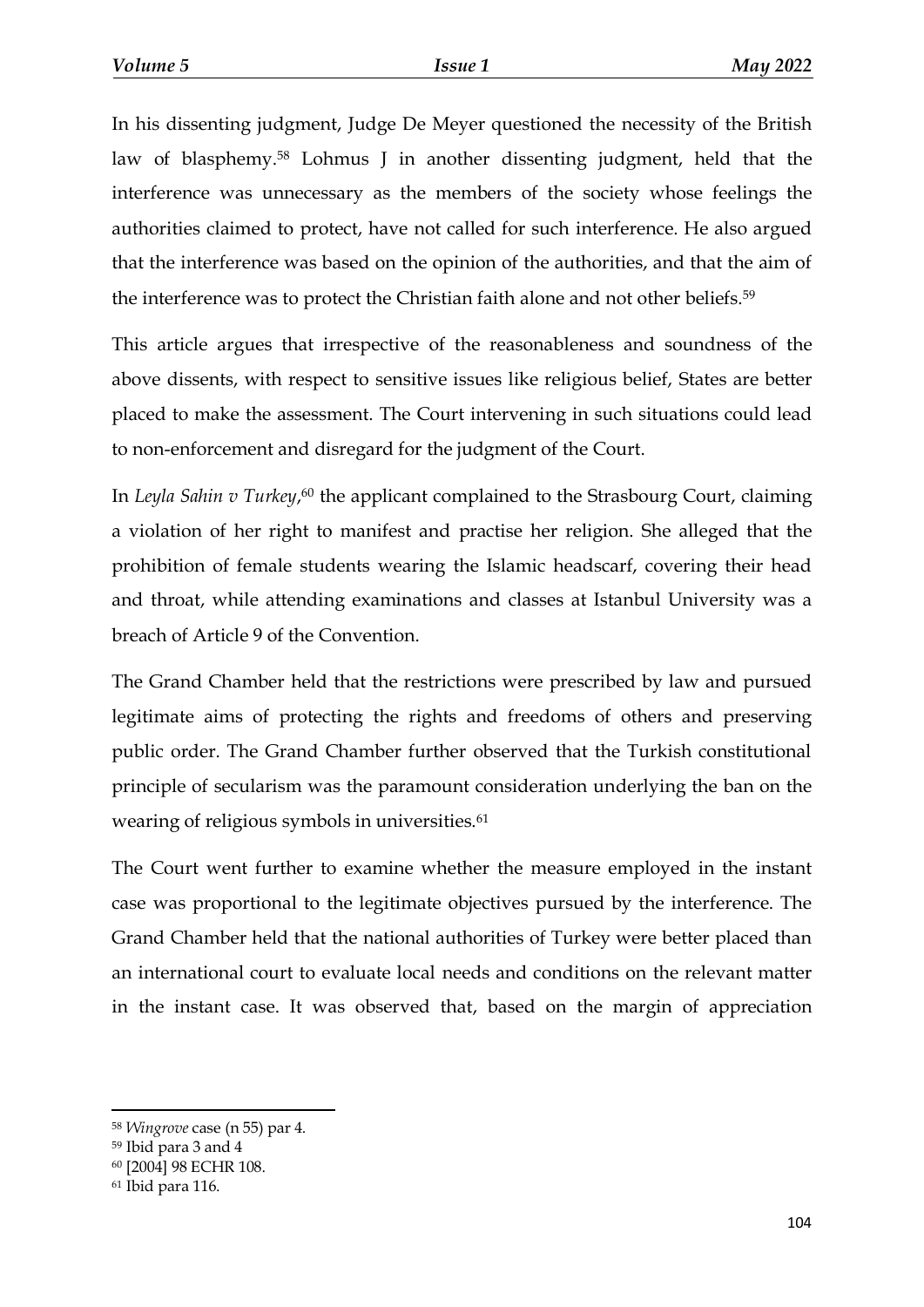afforded States in this sphere, the interference was justified in principle and proportionate to the aim pursued.<sup>62</sup>

This article submits that the Court gave Turkey a wide margin in this case, whereas in some cases, for instance *Sunday Times*, the margin was narrow and the decisions are the same: this portrays inconsistency in the application of the margin.

Judge Tulkens, in her dissent, contested the reasons given for the restriction on the applicant's freedom to wear Islamic headscarf at the University. The reasons to her were irrelevant and insufficient. She further argued that mere wearing of the headscarf is different from extremism and that the applicant did that with her free will.<sup>63</sup>

The refusal by the authorities to provide a Buddhist prisoner with a vegetarian diet, as contained in the teachings of his belief, was held to breach Article 9 by a majority decision in *Jakobski v Poland*. <sup>64</sup> The Court here limited the margin of appreciation given to the respondent state and held that the authorities failed to balance the interests of the prison authorities and those of the applicant.<sup>65</sup>

# *Justification of the Margin of Appreciation*

The doctrine has been greeted with series of criticisms.<sup>66</sup> Lord Lester of Herne Hill described the doctrine as 'slippery and elusive'.<sup>67</sup> It has been described as vague;<sup>68</sup> the doctrine has been applied inconsistently by the Strasbourg Court; in some cases, the doctrine is used as a reason for the Courts decision, without the Court actually applying it.<sup>69</sup>

<sup>62</sup> Ibid para 119-123.

<sup>63</sup> Ibid para 10 and 12.

<sup>64</sup> [2012] 55EHRR 8.

<sup>65</sup> Ibid para 54.

<sup>66</sup> J Kratochvil, 'The Inflation of the Margin of Appreciation by the European Court of Human Rights' (2011) 3 NQHR 324.

<sup>67</sup> O Bakircioglu, 'The Application of Margin of Appreciation Doctrine in Freedom of Expression and Public Morality Cases' (2007) 8 GLJ 731-732.

<sup>68</sup> M Kopa, 'The Algorithm of the Margin of Appreciation Doctrine in Light of the Protocol No. 15 Amending the European Convention on Human Rights' (2014) 14 ICLR 38.

<sup>69</sup> *Connors v United Kingdom* [2005] 40 EHRR 9; M Marochini, 'The Interpretation of the European Convention of Human Rights' (2014) 51 ZRPFUS 74.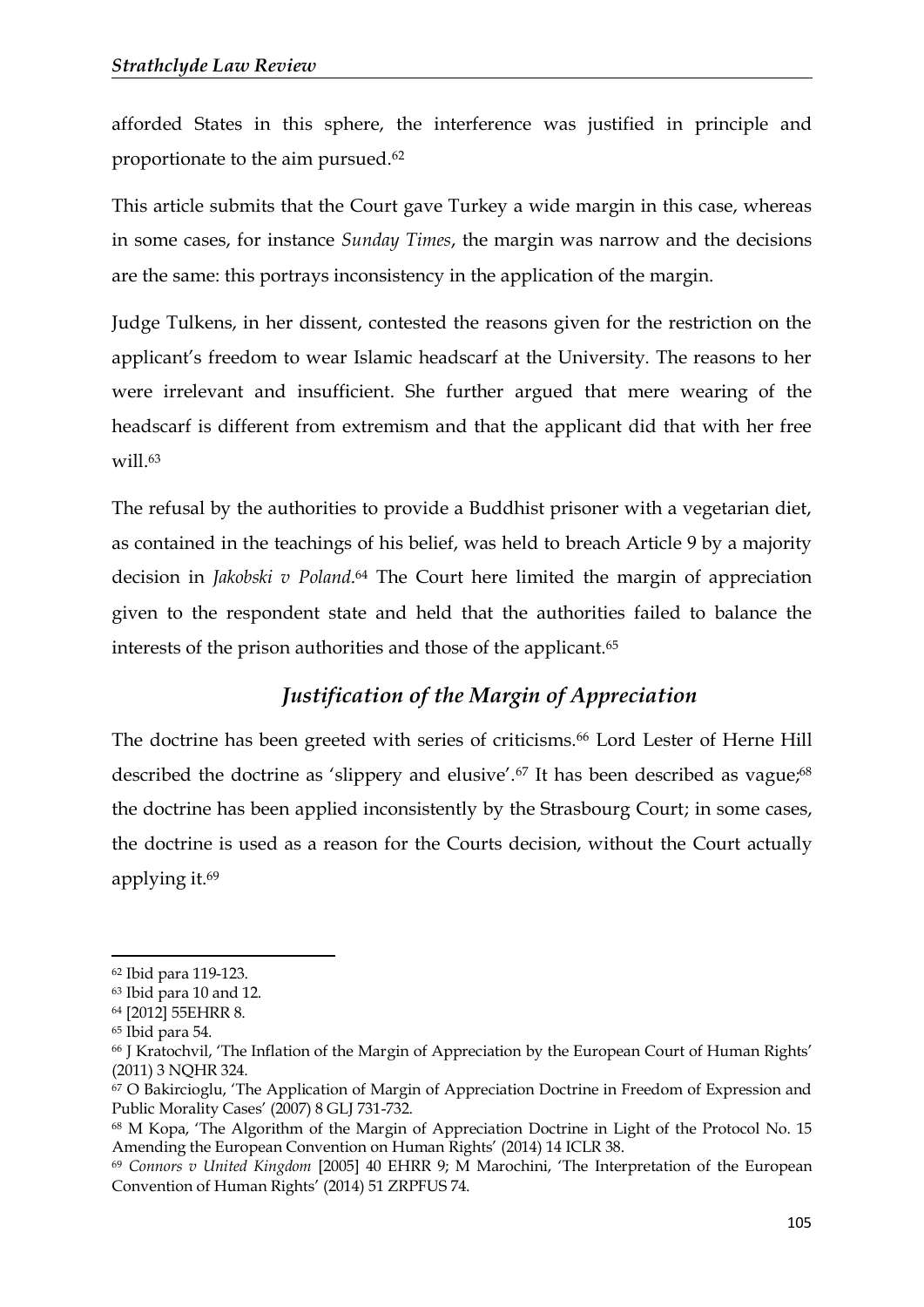The doctrine is determined by some unstable and incoherent factors and it serves as a justification for the Court in contentious cases.<sup>70</sup> It lacks 'legal certainty',<sup>71</sup> it has altered uniform human rights standards and is a threat to the duty of the Strasbourg Court in determining human rights protection standards.<sup>72</sup>

The doctrine has been criticised as a threat to universal human rights standards that allows for double standards and undermines the credibility of the Strasbourg Court.<sup>73</sup> The inconsistent application of the doctrine of margin of appreciation has led academics to criticise the doctrine as a 'tool of avoiding responsibility to articulate reasons for … decisions'<sup>74</sup> and as 'a substitute for coherent legal analysis of the legal issues at stake'.<sup>75</sup>

Margin of appreciation obstructs the effective protection of the Convention rights, particularly the rights of vulnerable groups, as the protection of the rights of such group is contingent on acceptance by a majority of the State or within the state.<sup>76</sup>

This article lauds the above criticism of the doctrine, nonetheless, it is submitted here that it has played a significant role in balancing the conflict between uniform and established human right standards and the diversity among the members of the Council of Europe. This view is supported by Yourow, who posited that the margin is an instrument used by the Strasbourg Organs to weigh and balance claims and state differences, especially regarding the necessity for state action under the right to private and family life, right to freedom of thought, conscience and religion, right to freedom of expression and the right to freedom of assembly and association (Articles 8-11) of the Convention.<sup>77</sup>

<sup>70</sup> See *Otto-Preminger* case.

<sup>71</sup> Kopa (n 68) 38.

<sup>72</sup> A Legg, *The Margin of Appreciation in International Human Rights Law* (Oxford University Press 2012) 50.

<sup>73</sup> Benvenisti (n 5) 844.

<sup>74</sup> R St. J Macdonald, 'The Margin of Appreciation' in F Matscher and H Petzolds (eds), *The European System for Protection of Human Rights* (Martinus Nijhoff 1994).

<sup>75</sup> Lord Lester (n 57) 73.

<sup>76</sup> I Radacic, 'The Margin of Appreciation, Consensus, Morality and the Rights of the Vulnerable Groups' (1991) 31 ZPFR 600-601.

<sup>77</sup> H C Yourow, *The Margin of Appreciation Doctrine in the Dynamics of European Human Rights Jurisprudence* (Martinus Nijhoff 1996) 195-196.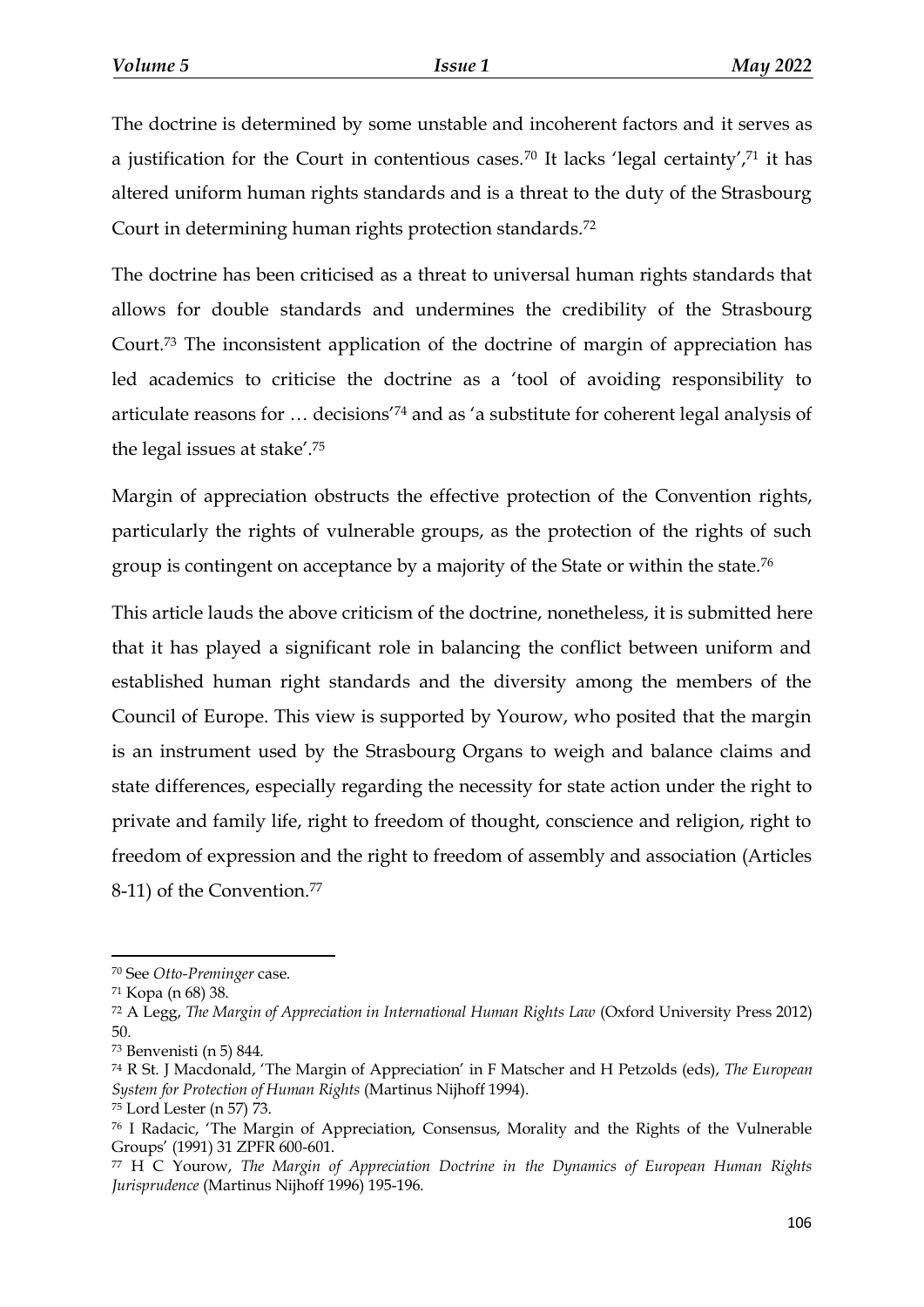-

The margin of appreciation has been described as useful and necessary as it serves as 'jurisprudential grease' in the enforcement mechanisms provided by the Convention.<sup>78</sup> It reconciles state differences and their commitment to the protection and enforcement of rights under the Convention.

The doctrine has been described as a safeguard for reconciling the operation of the Convention and the sovereignty of Contracting Parties.<sup>79</sup> Similarly, it has been described as legitimate, as it reflects values<sup>80</sup> that are well established in the Convention.<sup>81</sup> The doctrine has been lauded as providing an avenue to articulate and protect a multi-cultural democracy as it is unreasonable to impose standards at the expense of regional legitimacy and cultural diversity.<sup>82</sup>

However, the doctrine has been described as 'imprecise'.<sup>83</sup>

# *The Scope of the Margin of Appreciation*

A cursory look at the jurisprudence of the Court in the application of the doctrine on Articles 9 and 10 of the Convention, reveals inconsistency in its use. This article submits that the doctrine is necessary and useful in balancing and reconciling State diversity and sovereignty and their commitment under the Convention. However, the issue or bone of contention lies in ascertaining when, where and how to apply the doctrine to the facts of a case.<sup>84</sup>

To understand the complexities surrounding the evasive scope of the margin of appreciation given to States in the above-discussed cases on Articles 9 and 10, it is apposite to examine some factors identified by the Court and commentators. These factors include common European standard, the protection of fundamental rights

<sup>78</sup> T A O'Donell, 'The Margin of Appreciation Doctrine: Standards in the Jurisprudence of the European Court of Human Rights' (1982) 4 HRQ 474, 496.

<sup>79</sup> Sir Humphrey Waldock, 'The Effectiveness of the Systems set up by the European Convention on Human Rights' (1980) 1 HRLJ 1, 9.

<sup>80</sup> Examples of such values are subsidiarity, democracy, cultural diversity and dynamic interpretation of the Convention.

<sup>81</sup> P Mahoney, 'Marvellous Richness of Diversity or Invidious Cultural Relativism?' (1998) 19 HRLJ 1. <sup>82</sup> Y Arai-Takahashi, *The Margin of Appreciation Doctrine and the Principle of Proportionality in the Jurisprudence of the European Court of Human Rights* (Intersentia 2002) 249.

<sup>83</sup> T H Jones, 'The Devaluation of Human Rights under the European Convention' (1995) PL 430, 449. <sup>84</sup> P G Carozza, 'Uses and Misuses of Comparative Law in International Law in International Human Rights: Some Reflections on the Jurisprudence of the European Court of Human Rights' (1998) 73 NDLR 1217, 1220.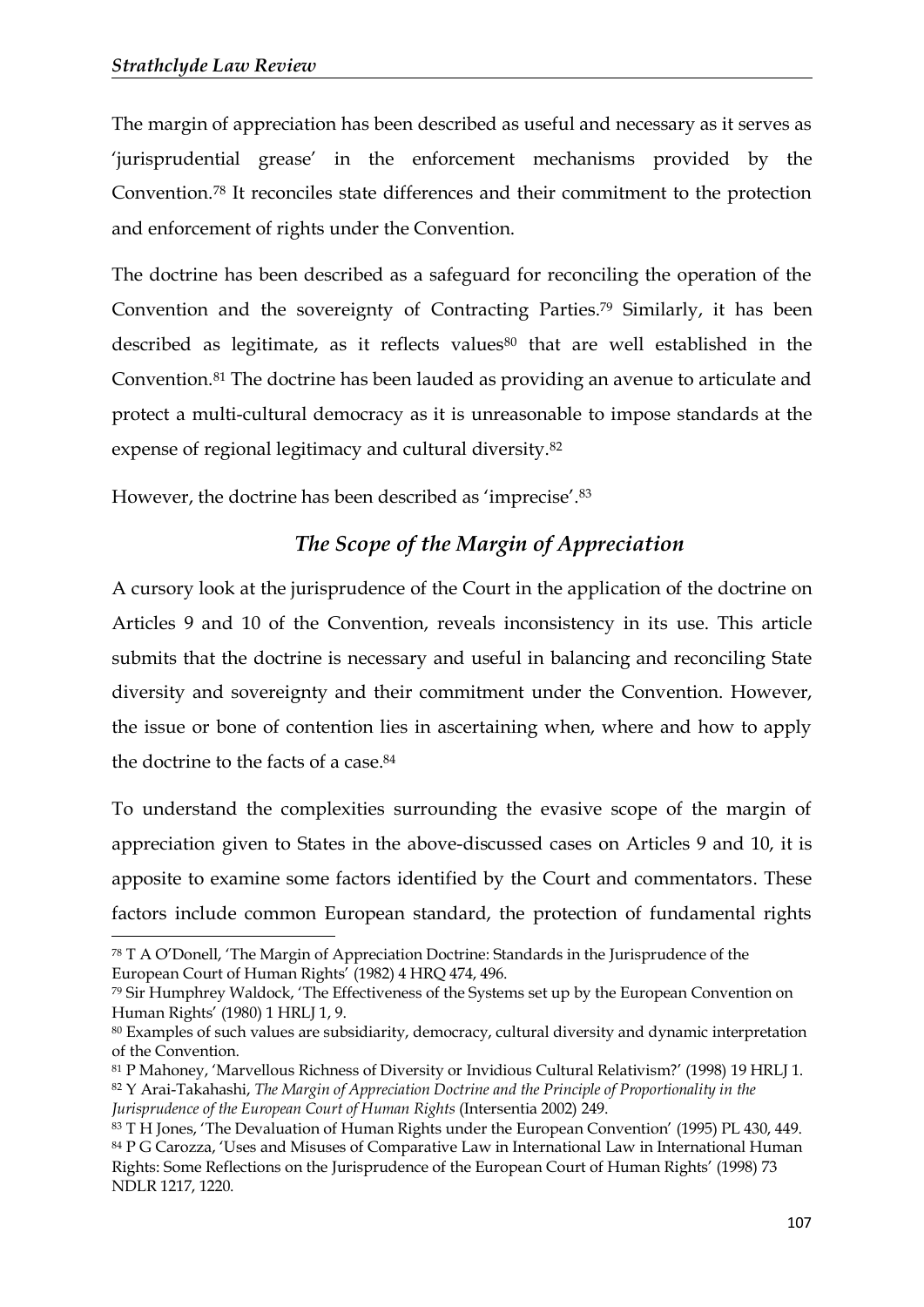(nature of the rights), the article invoked, $85$  legitimacy and aim of the interference, proportionality of the interference, surrounding circumstances<sup>86</sup> and principle of subsidiarity.

A. European Consensus

The absence of a common European standard is one of the factors the Court have used to justify giving states a margin of appreciation.<sup>87</sup> Generally, the existence of European consensus limits the margin given to states, and the absence of such will leads to a wide margin.<sup>88</sup> However, the margin given in the *Handyside* case was wide, and that in *Sunday Times* case was limited, even though there was no European consensus on the issues before the Court in both cases.

Similarly, in *Kokkinakis*, *Otto Preminger* and *Wingrove*, there was a finding of absence of European consensus. Nonetheless, the Court limited the margin in *Kokkinakis* and found a violation; whereas, in the *Wingrove* and *Otto Preminger* cases, a wide margin was given to states and it was held that the interference was within the margin given. This article submits that there is inconsistency in the jurisprudence of the Court in the application of the margin to Articles 9 and 10. It is further submitted here that this indicates that other factors affect the margin given to states more than the absence of a common European standard. It is recommended that instead of focusing on European consensus, the Court should be more concerned with core values like equality, autonomy, dignity of persons and the development of human rights.

## B. Protection of Fundamental Rights

Some rights are categorised as necessary by the Court in a democratic society, for example, in the *Sunday Times* case, the margin given to the respondent was narrow in a bid to protect the freedom of expression and the press in a democratic political

<sup>85</sup> Donnell (n 78) 474-496.

<sup>86</sup> J Gerrards, 'Pluralism, Deference and the Margin of Appreciation Doctrine' (2011) 17 (1) ELJ 80; Spielmann (n 7) 11.

<sup>87</sup> See *Handyside* case, *Otto-Preminger* case, *Kokkinalis* case and *Lautsi* case.

<sup>88</sup> *Sunday Times* Case and *Handyside* case.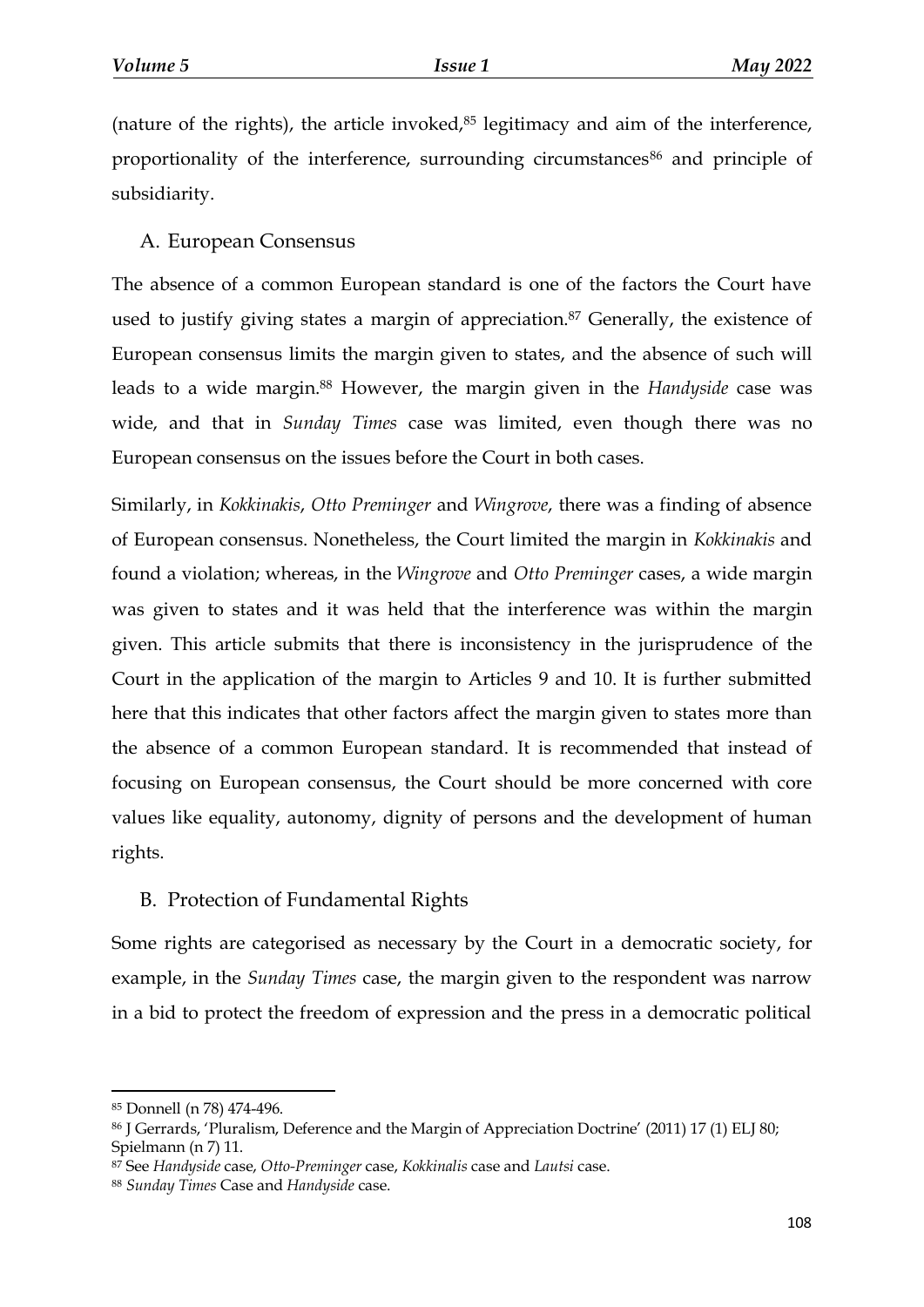system. However, a similar provision was invoked in the *Handyside* case, but wide margin was given.

This article submits that the standards used by the Court to determine the relevance or essence of rights are not clear. For example, in the *Leyla Sahin* case, Turkey was given a wide margin and no violation of right to religion was found. The right to freedom of thought, religion and conscience is equally an essential right.

C. Legality and Proportionality of interference

This presupposes the legitimacy and proportionality of the interference in light of surrounding circumstances. In all the cases considered in this article, the Court examined whether there was an interference, the aim of the interference, and the proportionality of such interference to the aim pursued. In the *Leyla Sahin* case, secularism was found to be a legitimate aim and, as such, a wide margin was given to Turkey and its unreasonable measure was held to be proportional.

Similarly, the protection of the religious beliefs of the majority was held to be a legitimate aim necessitating a wide margin being given to the respondents in the *Wingrove* and *Otto Preminger* cases. However, religious beliefs were played down by the Court in the *Leyla Sahin* and *Lautsi* cases.

In all the cases discussed, proportionality of the interference with the aim of the interference was considered. For example, in the *Jakobski* case, the interference was held to be excessive to the aim pursued and, as such, the margin given to Poland was narrow and a violation was upheld.

## *Conclusion*

The doctrine margin of appreciation as one of the interpretative techniques of the Strasbourg Court, has played a pivotal role balancing the uniform and established human right standards and the diversity among the members of the Council of Europe.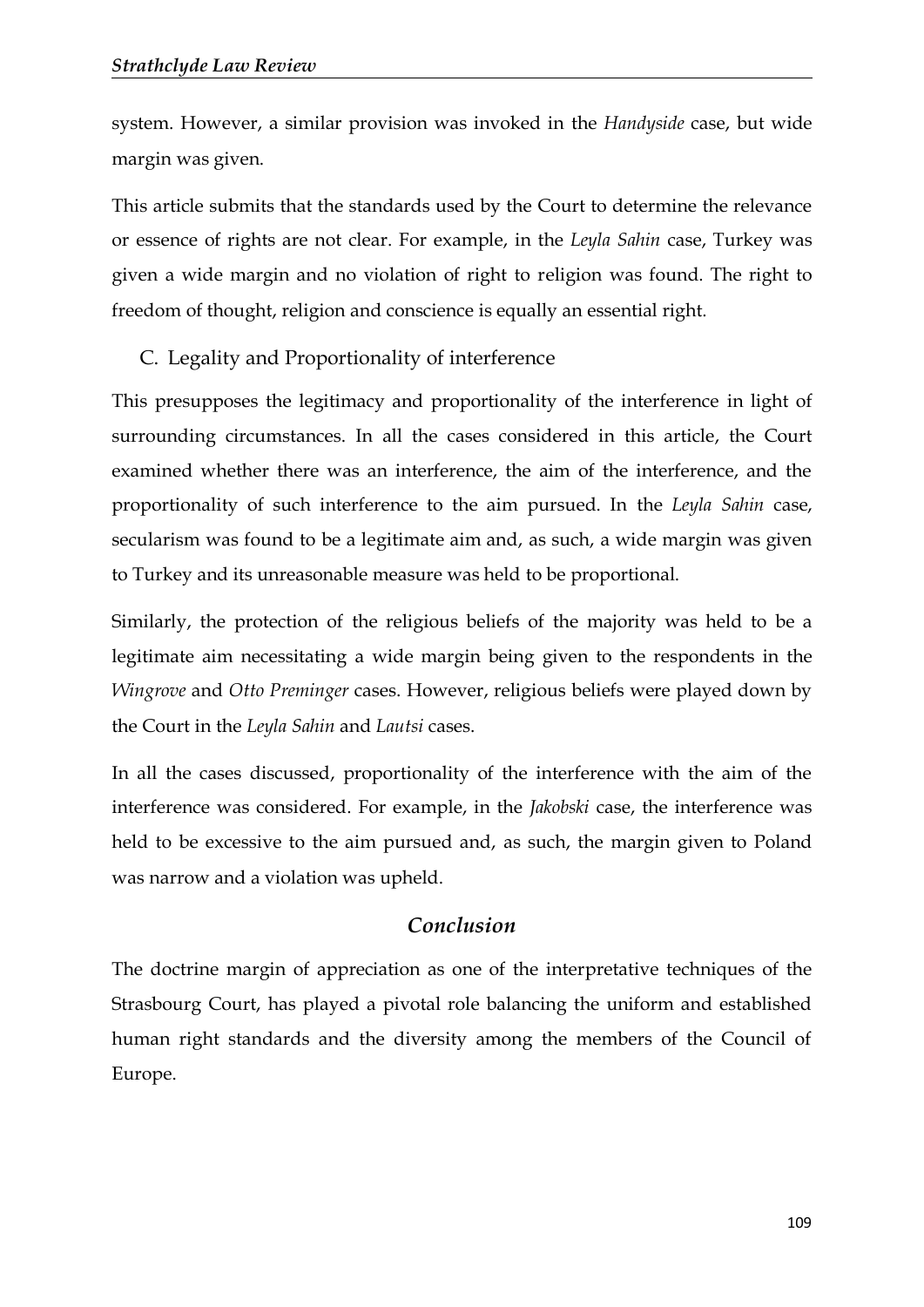The application of this doctrine in the interpretation of Convention rights particularly the rights to freedom of expression, thought, conscience and religion by the European Court of Human Right as illustrated have been inconsistent.

There is a need for coherence in the application of the doctrine of margin of appreciation.89- <sup>90</sup> This will further entrench the use and relevance of the doctrine in the jurisprudence of the Strasbourg Court.

As shown from the analysis of the case-law above, it is worth noting that for consistency in the application of the doctrine to be achieved, it must be used rarely, and it must not be extended in a way that will obstruct the development and protection of rights. Letsas calls this 'inflation'.<sup>91</sup>

The Court has been criticised for not specifying the scope of the limit given to the States in the cases examined, it only observed that a 'certain' margin is to be afforded the Contracting States. To cover this gap it is recommended here that the Court should, on a case-by-case basis, clearly state the extent of the margin given, and avoid the use of the term 'certain' margin,<sup>92</sup> and give detailed and unambiguous reasons and factors that determine the scope of the margin given.<sup>93</sup>

It is further submitted here that the Strasbourg Court should avoid giving states a margin of appreciation to decide the standards for protection. Rather, the margin given is better confined to how to implement the standards. The Court should be more concerned with core values like equality, autonomy and human dignity<sup>94</sup> instead of European consensus.<sup>95</sup>

<sup>89</sup> This view is supported by O'Donnell, who advocated for 'clear and principled standards for its use', see O'Donnell (n 78)474-496.

<sup>90</sup> L Fuller, *The Morality of Law* (Yale University Press 1969) 33-41.

<sup>91</sup> *Z V Finland* [1998] 25 EHRR, dissent of Judge Meyer who contended that where human rights are concerned states should not be given discretion; G Letsas, *A Theory of Interpretation of the European Convention on Human Rights* (Oxford University Press 2007) 120-130.

<sup>92</sup> See *Otto Preminger* case for example.

<sup>93</sup> J Schokkenbroek, 'The Basis, Nature and Application of the Margin of Appreciation in the Case-Law of the European Court of Human Rights' (1998) 19 HRLJ 30, 36.

<sup>&</sup>lt;sup>94</sup> Preamble of the Convention indicates that these values underline the very essence of international human rights law.

<sup>95</sup> Kopa (n 68) 600.